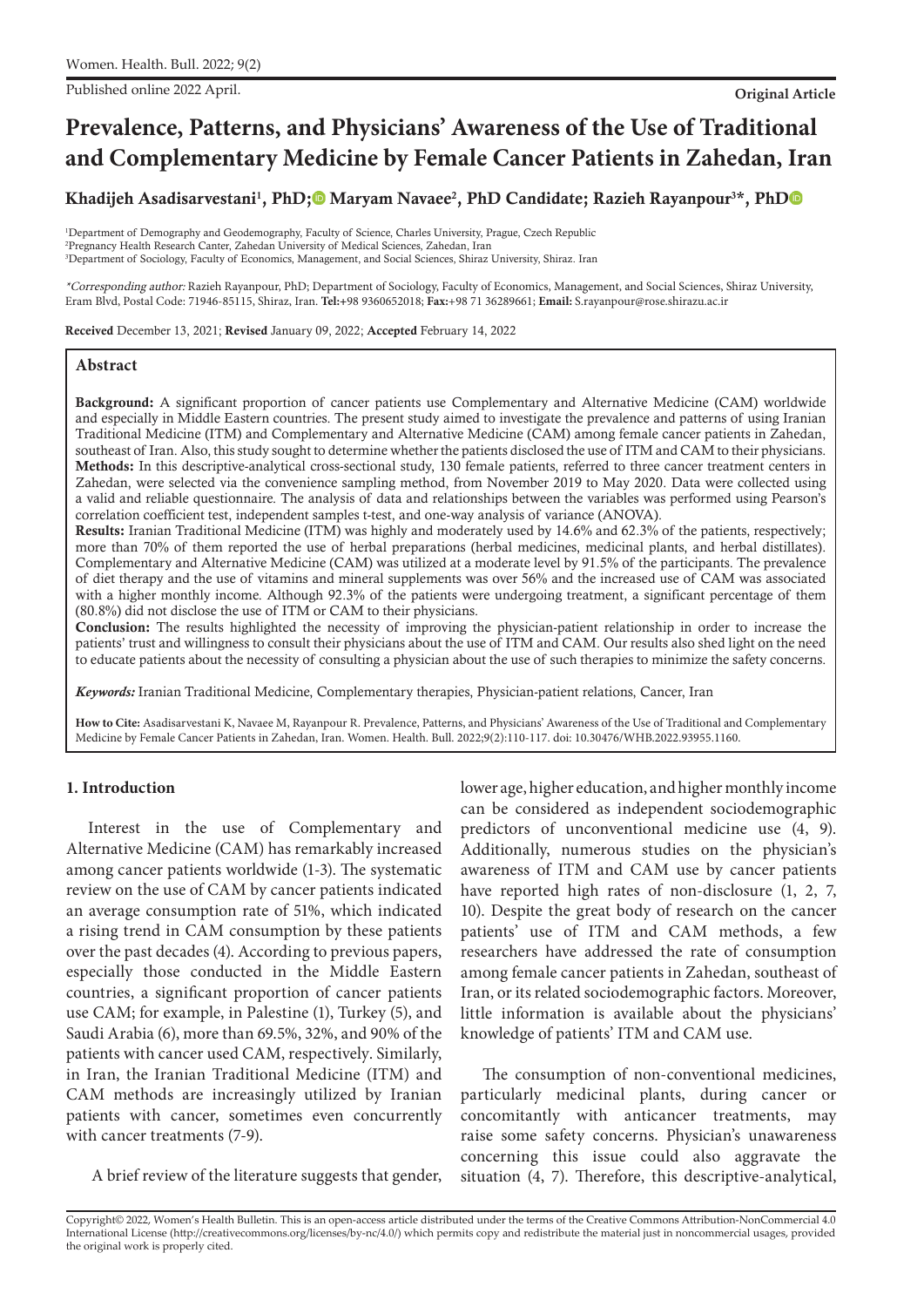cross-sectional study aimed to investigate the rate, prevalence, and patterns of ITM and CAM use in female patients with cancer in Zahedan, Iran, by identifying the demographic and clinical characteristics of the patients and understanding the sociodemographic determinants of ITM and CAM use. We also sought to determine whether the studied patients disclosed the use of ITM and CAM to their physicians.

## **2. Methods**

### *2.1. Study Design*

This descriptive-analytical, cross-sectional study was conducted on female patients with cancer who were referred to the medical centers of Zahedan for receiving treatments. We selected three medical centers in Zahedan (Imam Ali Hospital, Khatam Hospital, and an oncologist's office) as the study locations. These centers had available chemotherapy and/or radiotherapy facilities and were referral centers for patients with cancer. To explain the calculation of the sample size, it should be noted that due to the uncertain number of women under cancer treatment, the census method was carried out to find the eligible samples. To this end, in the specified time (November 2019 to May 2020), we employed purposive sampling for inviting all the female visitors to the three medical centers, who were receiving cancer treatments. The inclusion criteria were being a woman, being diagnosed with cancer, using at least one type of ITM or CAM method since the diagnosis, and the exclusion criteria were the unwillingness to participate in the study. Finally, based on these criteria and the above-mentioned specific time, and employing the census method, 146 women with cancer were recruited.

## *2.2. Data Collection*

After inviting eligible women to the study through purposive sampling, experienced examiners conducted face-to-face interviews. We prepared a total of 146 questionnaires, 16 of which were excluded due to incomplete information; the final analysis was carried out with 130 questionnaires.

## *2.3. Data Collection Instrument*

The questionnaire consisted of two major parts; the first part focused on the participants' profile in terms of age, ethnicity, educational level, religion, place of residence, employment, and monthly household income. In this part of the questionnaire, clinical

findings, such as type and stage of cancer, type of treatment, completion or non-completion of treatment sessions, and disclosure of the use of ITM or CAM methods to physicians, were also documented.

In the second part of the questionnaire, various ITM and CAM methods were initially extracted from relevant sources. After reviewing the sources and considering the comments of experts on the methods available in Zahedan, 15 ITM and CAM methods, including six ITM methods (herbal medicines, medicinal plants, bloodletting, leech therapy, cupping therapy, and herbal distillates) and nine CAM methods (diet therapy, use of vitamin and mineral supplements, acupuncture, energy therapy, homeopathy, chiropractic care, yoga, massage, and hydrotherapy) were selected. The extent to which the subjects used each of the ITM or CAM methods was rated on a six-point Likert scale as very high (6), high (5), moderate (4), low (3), very low (2), and not at all (1). The study questionnaire was filled out by the 20 female cancer patients and its fluency, clarification, and accuracy were measured based on their feedbacks to assess the face validity of the researcher-made questionnaire. In addition, as the main items of the questionnaire, like different methods of ITM and CAM, were selected from the website of National Center for Complementary and Integrative Health, previous studies (1, 2, 4, 7, 8, 9) and the expert's comments on the ITM and CAM methods available and conventional in Zahedan, the face validity of the study instrument was confirmed. By conducting the qualitative and quantitative methods, the content validity of the study tool was confirmed. In qualitative content analysis, five university faculty members, who expertise the fields of cancer, ITM, and CAM, revised the designed questionnaire and based on their precious ideas, feedback, and suggestions, the approved final version of the questionnaire was developed. In addition, for quantitative content analysis, five experts evaluated the Content Validity Ratio (CVR) and Content Validity Index (CVI). To calculate CVR based on its formula (11), all the questions were evaluated and those with CVR of 0.99 and higher were preserved. Additionally, regarding CVI, three different criteria of the questions, namely relatedness, resolution, and simplicity, were evaluated. Based on the whole number of concessions with ranks 3 and 4 on the total number of experts (12), the CVI score was calculated and the questions with CVI of 0.79 and higher were maintained in the study tool. A month before the data collection, a pilot study was done on 30 female cancer patients with the purpose of determining the reliability of the questionnaire. Cronbach's α for the ITM and CAM use subscales were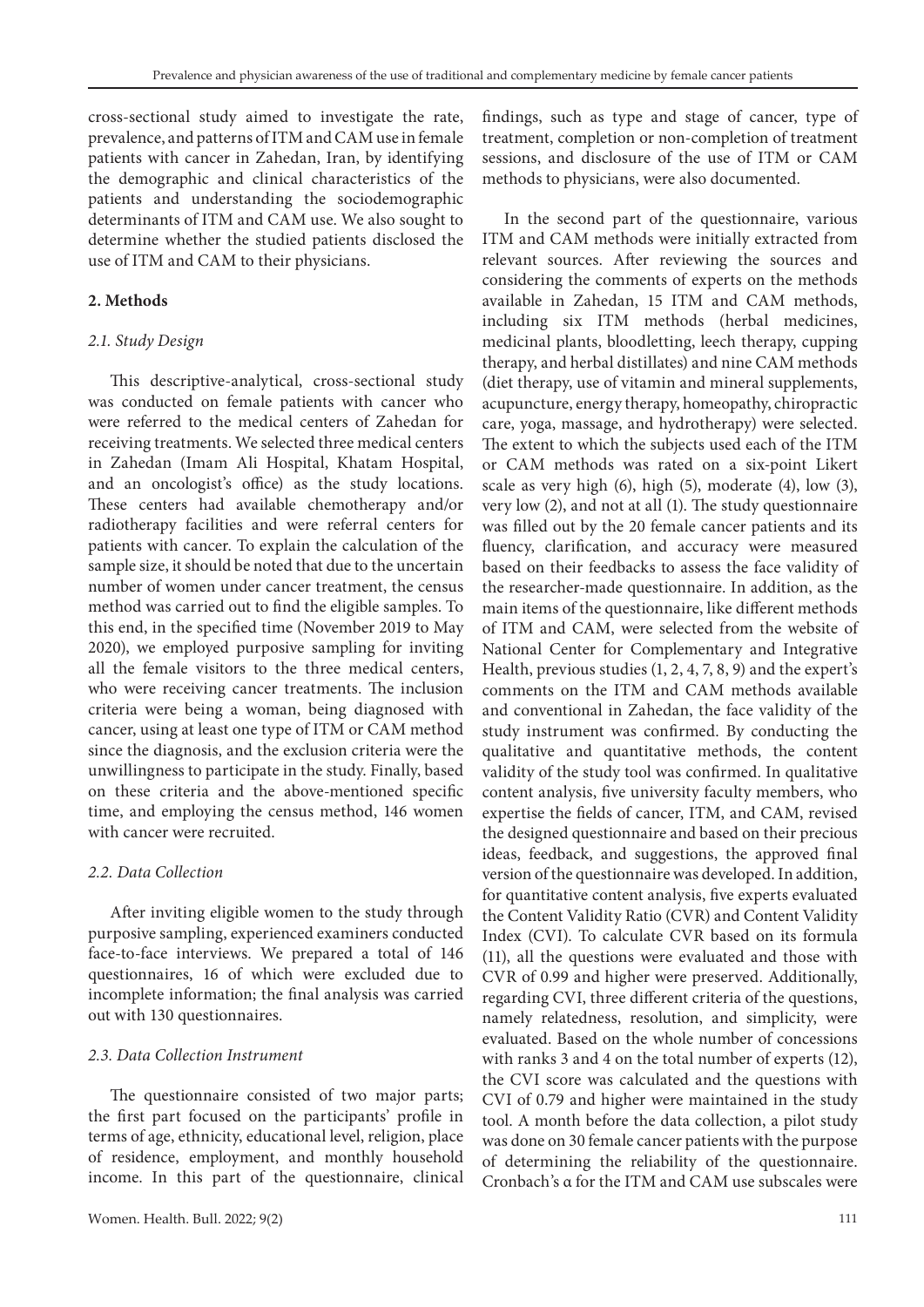0.72 and 0.88, respectively, and for the study tool, it was 0.84, which showed high internal reliability.

## *2.4. Data Analysis*

In the present study, the quantitative variables were described as mean and standard deviation (SD), and the qualitative variables were presented as numbers and percentages. Moreover, the analysis of data and relationships between the variables was performed using Pearson's correlation coefficient test, independent samples t-test, and one-way analysis of variance (ANOVA). We utilized SPSS version 22 for data analysis. A P-value less than 0.05 was considered statistically significant.

## **3. Results**

# *3.1. Sociodemographic and clinical characteristics of cancer patients*

The mean and standard deviation of the participants' age was 36.11±8.75 years (range: 16-60 years). The inclusion criteria were being a woman, being diagnosed with cancer, using at least one type of ITM or CAM method since the diagnosis, and the exclusion criteria were the unwillingness to participate in the study. Finally, based on these criteria and the above-mentioned specific time, and employing the census method, 130 women with cancer were studied.

Table 1 depicts the sociodemographic and clinical characteristics of the participants.

*3.2. Prevalence and Patterns of Iranian Traditional Medicine (ITM) and Complementary and Alternative Medicine (CAM) Use*

The extent up to which the female cancer patients used each of the six items of ITM and the nine items of CAM were rated on a six-point Likert scale, with 6 point showing the highest and 1 point showing no use of each item; accordingly, the minimum and maximum scores of the patients' ITM use were 6 and 36, respectively, and the mean score of their ITM use was 15.39±5.04. A mean score of 13.80±5.74 was also calculated as the rate of CAM use by the patients, with a minimum of 9 and a maximum of 54 scores.

It should be noted that the amount of ITM and CAM use by female cancer patients were categorized as low, moderate, and high levels based on these criteria: 1) scores lower than the result of (the mean score of the patients' ITM or CAM use - the SD)=the low level; 2) scores between the results of (the mean score of the patients' ITM or CAM use+the SD & the mean score of the patients' ITM or CAM use - the SD)=the moderate level; 3) scores higher than the result of (the mean score of the patients' ITM or CAM use+the SD)=the high level.

Based on these criteria, the amount of ITM use was categorized into the low, moderate, and high levels as follows:

1) the low level of ITM use=X<10.35, (15.39-5.04=10.35);

2) the moderate level of ITM use=10.35<X<20.43,

| <b>Table 1: Patients' Sociodemographic and Clinical Characteristics (N=130)</b> |           |                                                           |                                 |                          |            |  |  |  |  |
|---------------------------------------------------------------------------------|-----------|-----------------------------------------------------------|---------------------------------|--------------------------|------------|--|--|--|--|
|                                                                                 |           | <b>Sociodemographic Characteristics</b>                   | <b>Clinical Characteristics</b> |                          |            |  |  |  |  |
| Age Groups (year)                                                               | N (%)     | <b>Place of Residence</b>                                 | N (%)                           | <b>Type of Cancer</b>    | N (%)      |  |  |  |  |
| $18$                                                                            | 2(1.5)    | 101(77.7)<br>City                                         |                                 | Cervix                   | 30(23.1)   |  |  |  |  |
| 18-29                                                                           | 32 (24.6) | Village                                                   | 29(22.3)                        | Stomach                  | 35(26.9)   |  |  |  |  |
| 30-39                                                                           | 48(36.9)  | Employment                                                | N(%)                            | <b>Skin</b>              | 8(6.2)     |  |  |  |  |
| 40-49                                                                           | 42 (32.3) | Employed                                                  | 34 (26.2)                       | Blood                    | 13 (10)    |  |  |  |  |
| 50-59                                                                           | 5(3.8)    | Housewife<br>96(73.8)                                     |                                 | <b>Breast</b>            | 38 (29.2)  |  |  |  |  |
| $60+$                                                                           | 1(0.8)    |                                                           |                                 | Other                    | 6(4.5)     |  |  |  |  |
| <b>Ethnicity</b>                                                                | N (%)     | <b>Monthly Household Income</b>                           | N(%)                            | <b>Stage of Cancer</b>   | N(%)       |  |  |  |  |
| Fars                                                                            | 70 (53.8) | $>100$ \$                                                 | 35(26.9)                        | First                    | 82(63.1)   |  |  |  |  |
| <b>Baloch</b>                                                                   | 55 (42.3) | 100-400\$                                                 | 89 (68.5)                       | Second                   | 5(3.8)     |  |  |  |  |
| Other                                                                           | 5(3.9)    | 400\$<                                                    | 6(4.6)                          | Developed                | 25(19.2)   |  |  |  |  |
|                                                                                 |           |                                                           |                                 | Do Not Know              | 18(13.8)   |  |  |  |  |
| Religion<br>N (%)                                                               |           | <b>Level of Education</b>                                 | N (%)                           | <b>Kind of Treatment</b> | N (%)      |  |  |  |  |
| Muslim (Shia)                                                                   | 64 (49.2) | <b>Illiterate</b>                                         | 16(12.3)                        | Chemotherapy             | 109 (83.8) |  |  |  |  |
| Muslim (Sunni)<br>66 (50.8)                                                     |           | 36(27.7)<br>Primary Education<br><b>Radiation Therapy</b> |                                 |                          | 21(16.2)   |  |  |  |  |
|                                                                                 |           | Secondary Education                                       | 41(31.5)                        | Is the treatment over?   | N(%)       |  |  |  |  |
|                                                                                 |           | Tertiary                                                  | 37(28.5)                        | Yes                      | 10(7.7)    |  |  |  |  |
|                                                                                 |           |                                                           |                                 | <b>No</b>                | 120 (92.3) |  |  |  |  |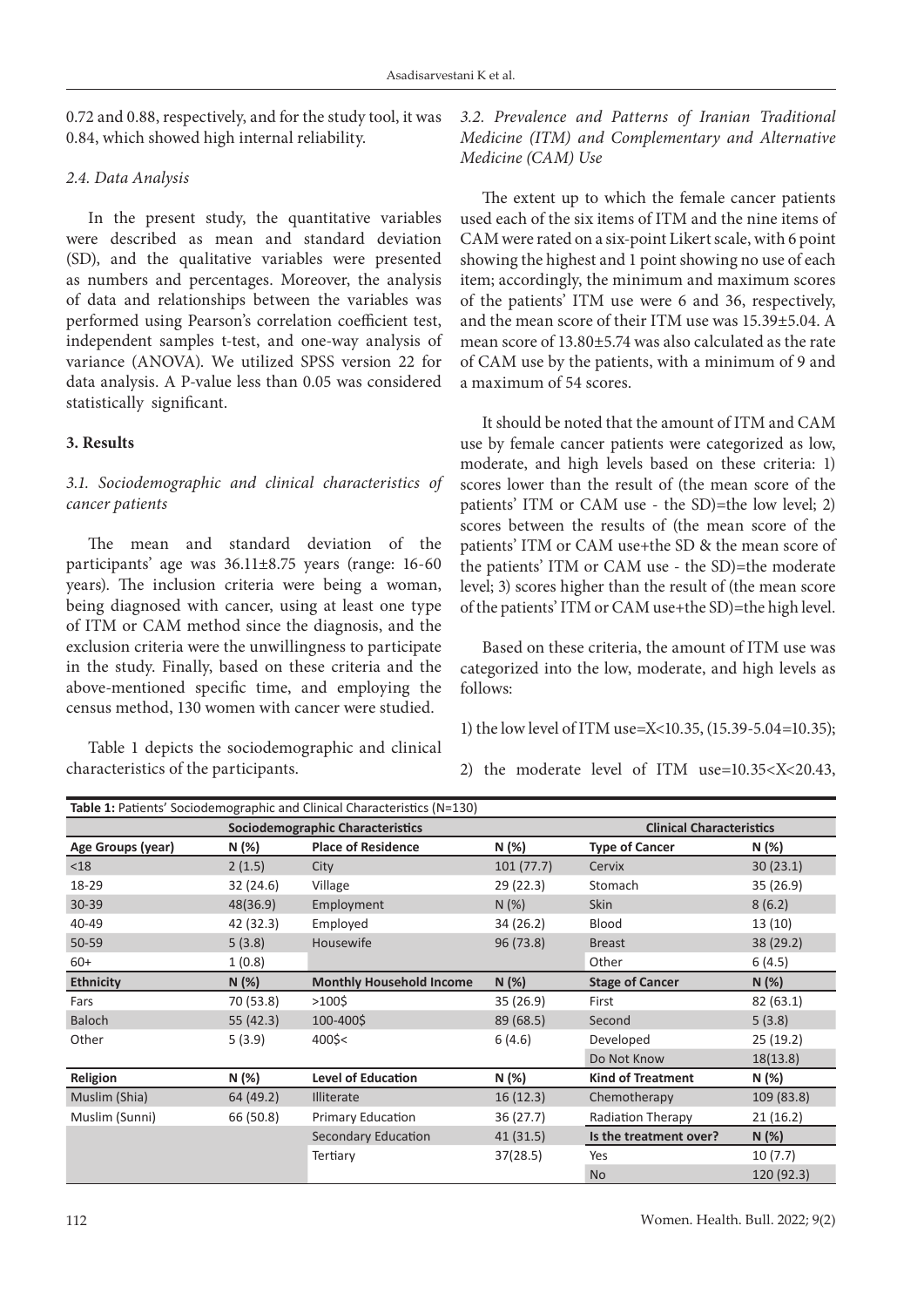| Table 2: The levels of using ITM and CAM by female cancer patients |            |            |  |  |  |  |
|--------------------------------------------------------------------|------------|------------|--|--|--|--|
| The levels of using ITM and CAM                                    | <b>ITM</b> | <b>CAM</b> |  |  |  |  |
|                                                                    | N(%)       | N(%)       |  |  |  |  |
| Low                                                                | 30(23.1)   | 11(8.5)    |  |  |  |  |
| Moderate                                                           | 81(62.3)   | 119(91.5)  |  |  |  |  |
| High                                                               | 19 (14.6)  | -          |  |  |  |  |
| Total                                                              | 130 (100)  | 130 (100)  |  |  |  |  |

ITM: Iranian Traditional Medicine; CAM: Complementary and Alternative Medicine

(15.39-5.04=10.35 and 15.39+5.04=20.43);

3) the high level of ITM use=20.43<X, (15.39+5.04=20.43).

As can be seen from Table 2, the results showed that 23.1%, 62.3%, and 14.6% of the patients used ITM at low, moderate, and high levels, respectively.

In addition, the amount of CAM use was categorized into low, moderate, and high levels, as follows:

1) the low level of CAM use=X<8.06, (13.80-5.74=8.06);

2) the moderate level of CAM use=8.06<X<19.54, (13.80-5.74=8.06 and 13.80+5.74=19.54);

3) the high level of CAM use=19.54<X,  $(13.80+5.74=19.54).$ 

As shown in Table 2, CAM was not highly used by the subjects. Overall, 91.5% of the patients employed CAM moderately, and 8.5% of them used it at low levels.

Table 3 demonstrates the prevalence of the use of ITM and CAM by female cancer patients of the study. Herbal medicines and leech therapy were respectively the most and the least prevalent ITMs used by the participants (98.5% vs. 9%). Furthermore, diet therapy and chiropractic care were the most and the least prevalent CAMs used by the patients (67.7% vs. 1.5%, respectively). According to Table 4, the mean scores of the amount of ITM and CAM use indicated that the most applied ITM methods were herbal medicines, medicinal plants, and herbal distillates. Regarding the CAM methods, the most frequently employed ones were diet therapy and the use of vitamin and mineral supplements (Table 3 and Table 4).

*3.3. Socio-demographic Variables related to Iranian Traditional Medicine (ITM) and Complementary and Alternative Medicine (CAM) Use*

According to Table 5, the statistical analysis of sociodemographic variables and ITM and CAM use only indicated a significant relationship between the monthly income and the level of CAM use. According to Pearson's correlation coefficient test, as monthly income increases, the frequency of CAM use slightly rose (r=0.228, P=0.009). However, no significant relationship was found between other sociodemographic variables and the level of ITM and CAM use among the participants (Table 5).

*3.4. Patients' Disclosure of Iranian Traditional Medicine (ITM) and Complementary and Alternative Medicine (CAM) Use*

Only 25 (19.23%) patients reported disclosing the use of ITM or CAM methods to their physicians, and the majority of the remaining (80.8%) stated their physicians' unawareness.

#### **4. Discussion**

Based on the present results, the use of ITM and CAM methods was common among patients with cancer, whose majority reported moderate use. Among various

**Table 3:** The prevalence of ITM and CAM use by female cancer patients (N=130) **Types of ITM N (%)** Herbal Medicines 128 (98.5) Medicinal Plants 123 (94.6) Herbal Distillates 92 (70.8) Bloodletting 40 (30.8) Cupping Therapy 19 (14.6) Leach Therapy 12 (9) **Types of CAM N (%)** Diet Therapy 88 (67.7) Vitamin and Mineral Supplements 74 (56.9) Massage 21 (16.2) Hydrotherapy 17 (13.1) Yoga 11 (8.5) Homeopathy 10 (7.7) Energy Therapy 10 (7.7) Acupuncture 8 (6.2) Chiropractic 2 (1.5)

ITM: Iranian Traditional Medicine; CAM: Complementary and Alternative Medicine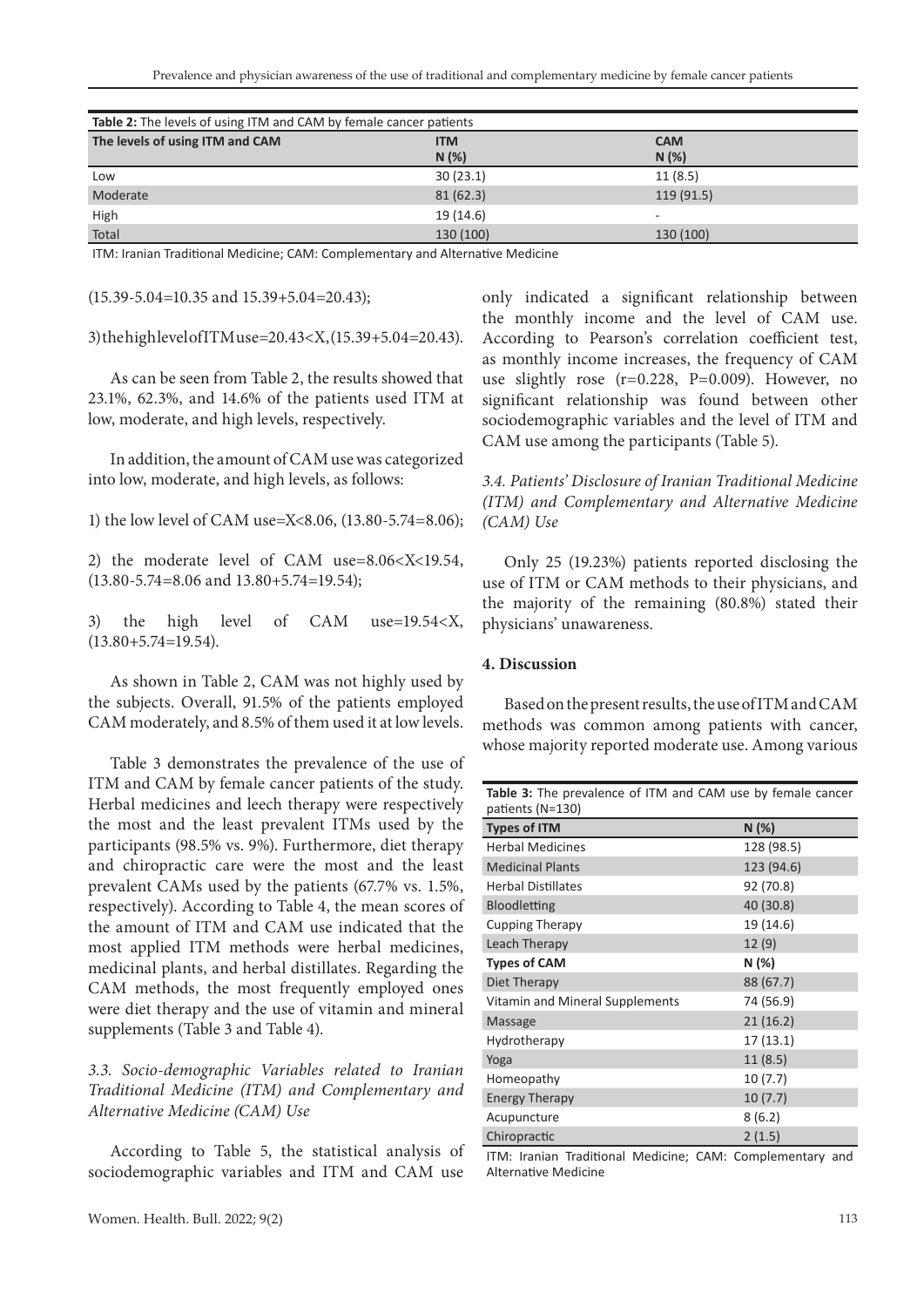| Table 4: The rate of the use of different ITM and CAM methods |                                 |                              |                          |                          |                          |          |            |                        |
|---------------------------------------------------------------|---------------------------------|------------------------------|--------------------------|--------------------------|--------------------------|----------|------------|------------------------|
| <b>Methods</b>                                                |                                 | Use per total population (%) |                          |                          |                          |          |            |                        |
|                                                               |                                 | Very high                    | High                     | <b>Moderate</b>          | Low                      | Very low | Not at all | Average use (out of 6) |
| ITM                                                           | <b>Herbal medicines</b>         | 8.5                          | 30.0                     | 28.5                     | 7.7                      | 23.8     | 1.5        | 3.87                   |
|                                                               | Medicinal plants                | 12.3                         | 23.1                     | 31.5                     | 9.2                      | 18.5     | 5.4        | 3.85                   |
|                                                               | <b>Herbal distillates</b>       | 17.7                         | 23.8                     | 15.4                     | 4.6                      | 9.2      | 29.2       | 3.48                   |
|                                                               | Bloodletting                    |                              | 3.1                      | 11.5                     | 8.5                      | 7.7      | 69.2       | 1.71                   |
|                                                               | Cupping therapy                 | 1.5                          | 1.5                      | 3.1                      | 2.3                      | 6.2      | 85.4       | 1.34                   |
|                                                               | Leech therapy                   |                              | ٠.                       | $\overline{\phantom{0}}$ | 3.8                      | 5.4      | 90.8       | 1.13                   |
| CAM                                                           | Diet Therapy                    | 6.9                          | 13.8                     | 16.9                     | 11.5                     | 18.5     | 32.3       | 2.82                   |
|                                                               | Vitamin and Mineral Supplements | 12.3                         | 14.6                     | 10.8                     | 4.6                      | 14.6     | 43.1       | 2.76                   |
|                                                               | Hydrotherapy                    | ٠                            | 4.6                      | 0.8                      | 0.8                      | 6.9      | 86.9       | 1.29                   |
|                                                               | Massage                         | ٠                            | 2.3                      | 2.3                      | 0.8                      | 10.8     | 83.8       | 1.28                   |
|                                                               | <b>Energy Therapy</b>           | 3.1                          | $\overline{\phantom{0}}$ | $\overline{\phantom{0}}$ | $\overline{\phantom{a}}$ | 3.8      | 92.3       | 1.20                   |
|                                                               | Yoga                            |                              | 1.5                      | 0.8                      | ٠                        | 6.2      | 91.5       | 1.15                   |
|                                                               | Acupuncture                     | 0.8                          | 0.8                      | 1.5                      |                          | 3.1      | 93.8       | 1.15                   |
|                                                               | Homeopathy                      | ٠                            | 0.8                      | $\overline{\phantom{0}}$ | 3.1                      | 3.8      | 92.3       | 1.13                   |
|                                                               | Chiropractic                    |                              |                          |                          |                          | 1.5      | 98.5       | 1.02                   |

ITM: Iranian Traditional Medicine; CAM: Complementary and Alternative Medicine

| Table 5: Relationship between Sociodemographic Variables and the level of ITM and CAM use |                          |                           |                         |                          |                              |                |  |  |
|-------------------------------------------------------------------------------------------|--------------------------|---------------------------|-------------------------|--------------------------|------------------------------|----------------|--|--|
| <b>Variables</b>                                                                          |                          | <b>Mean±SD for Groups</b> | <b>Statistical Test</b> |                          | P value                      |                |  |  |
| Ethnicity                                                                                 |                          | <b>CAM</b>                | <b>ITM</b>              | <b>ITM</b>               | $F = 921$                    | 0.433          |  |  |
|                                                                                           | Fars                     | 13.48±5.96                | 14.84±5.41              | CAM                      | $F = 0.993$                  | 0.398          |  |  |
|                                                                                           | <b>Baloch</b>            | 13.96±5.32                | 16.09±4.56              |                          |                              |                |  |  |
|                                                                                           | <b>Turk</b>              | 13.66±5.03                | 13.66±5.51              |                          |                              |                |  |  |
|                                                                                           | Kurd                     | 20.50±10.60               | 18.00±2.83              |                          |                              |                |  |  |
| Level of Education                                                                        | <b>Illiterate</b>        | 14.50±7.93                | 15.12±5.31              | <b>ITM</b><br><b>CAM</b> | $F = 0.696$<br>$F = 1.788$   | 0.556<br>0.153 |  |  |
|                                                                                           | <b>Primary Education</b> | 12.77±5.56                | 16.25±4.98              |                          |                              |                |  |  |
|                                                                                           | Secondary Education      | 12.95±4.22                | 14.61±4.35              |                          |                              |                |  |  |
|                                                                                           | Tertiary                 | 15.43±6.11                | 15.54±5.72              |                          |                              |                |  |  |
| Religion                                                                                  | Muslim (Shia)            | 12.94±3.78                | 15.16±5.29              | <b>ITM</b>               | $t = -0.524$<br>$t = -1.714$ | 0.601<br>0.09  |  |  |
|                                                                                           | Muslim (Sunni)           | 14.64±7.07                | 15.62±4.82              | CAM                      |                              |                |  |  |
| Place of Residence                                                                        | City                     | 13.65±4.90                | 15.54±5.12              | <b>ITM</b>               | $t = 0.670$<br>$t = -0.415$  | 0.523<br>0.681 |  |  |
|                                                                                           | Village                  | 14.31±8.10                | 14.86±4.81              | <b>CAM</b>               |                              |                |  |  |
| Employment                                                                                | Employed                 | 13.85±6.40                | 14.76±4.28              | <b>ITM</b>               | $t = -0.843$<br>$t = -0.62$  | 0.401<br>0.950 |  |  |
|                                                                                           | Housewife                | 13.78±5.52                | 15.61±5.29              | CAM                      |                              |                |  |  |
| Age                                                                                       |                          |                           |                         | <b>ITM</b>               | $r = -0.124$                 | 0.161          |  |  |
|                                                                                           |                          |                           |                         | <b>CAM</b>               | $r = -0.82$                  | 0.356          |  |  |
| Monthly Household                                                                         | $\overline{\phantom{a}}$ |                           |                         | <b>ITM</b>               | $r = 0.018$                  | 0.842          |  |  |
| Income                                                                                    |                          |                           |                         | <b>CAM</b>               | $r = 0.228$                  | 0.009          |  |  |

F=ANOVA; t=Independent t test; r=Pearson correlation; ITM: Iranian Traditional Medicine; CAM: Complementary and Alternative Medicine

ITM methods, the use of herbal preparations (herbal medicines, medicinal plants, and herbal distillates) was significantly higher than other methods, as they were used by more than 70% of the patients. Moreover, among CAM methods, nutrition counseling, diet therapy, and the use of vitamin and mineral supplements were the most common ones (an overall of >56%). In line with the present study, previous research has reported that ITM and CAM are popular methods frequently used by patients with cancer (2, 6, 9, 13). Additionally, previous studies have shown the high prevalence rates of herbal preparations, particularly herbal medicines (1, 5, 7, 8, 14, 15), vitamin and mineral supplements (2, 3, 13), and nutrition counseling and diet therapy (8) among patients with cancer, as compared to other types of ITM and CAM methods.

Moreover, according to previous papers, geographical region and place of residence are among factors influencing the use of ITM and CAM, which may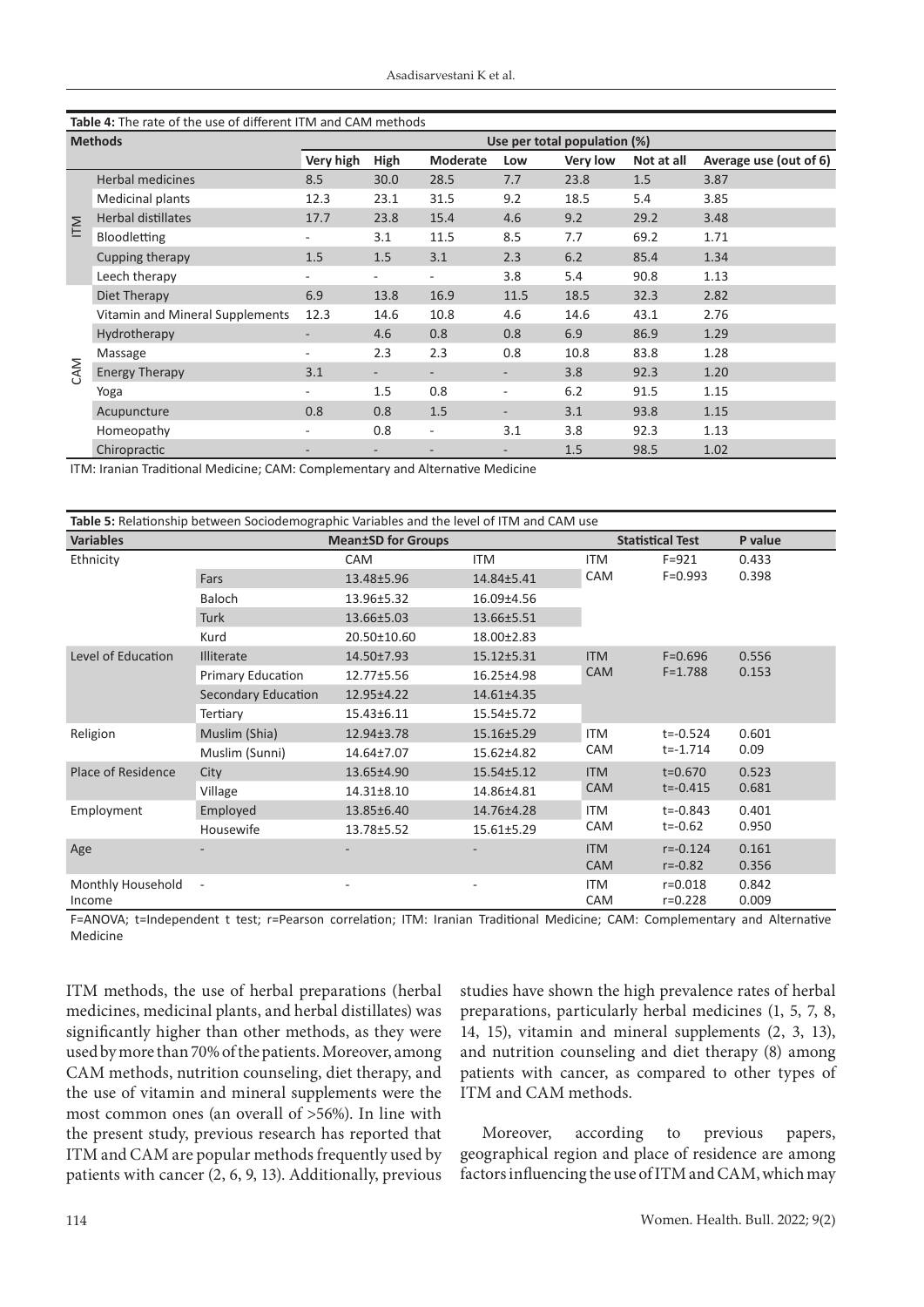be related to the cultural attitude of the region toward health and the inhabitants' access to these treatments (7, 16). The use of ITM, especially herbal medicines and medicinal plants, has been integrated into the Iranian culture for a long, particularly in Zahedan, where it remains popular despite the introduction of CAM methods. Studies have shown that the use of ITM and CAM methods are common in the general population of Iran (17-19); therefore, the frequent use of these treatments during diseases is expected among some patients. Referral to apothecaries, traditional healers, and herbal preparation stores are also common, simple, and part of people's lifestyle in Zahedan, like many other parts of Iran. Consequently, the higher prevalence of these treatments among the studied patients in comparison with other ITM methods can be explained.

Moreover, the high accessibility of nutrition consultants at a relatively reasonable cost, simple access to a variety of vitamin and mineral supplements in pharmacies (over-the-counter or with prescriptions), the lower cost of them, and their ease of use along with anticancer drugs can explain the high prevalence of diet therapy and the use of vitamin and mineral supplements among cancer patients. On the other hand, the least frequent methods were cupping and leech therapy in ITM and homeopathy and chiropractic care in CAM. Other works have also reported leech therapy and homeopathy as the least frequently applied methods among the patients (8, 9). It seems as if the need for a practitioner's prescription to access these treatments, on top of their higher cost, is one of the reasons behind the less frequent use of these methods. In this regard, Sadighi and colleagues highlighted the referral of most homeopathy users to physicians (20).

The present study, in line with previous research, revealed that a higher monthly income was associated with a more frequent use of CAM methods by patients (4, 21). Since the application of CAM is not covered by health insurance in the study area (all the expenses are paid out-of-pocket) and the cost of these treatments is high, people with lower incomes cannot pay for CAM methods; therefore, only patients with higher incomes can benefit from CAM; it seems as though by insurance coverage of CAM methods, a higher number of patients can benefit from them.

According to the present results, there was no significant relationship between other sociodemographic variables and the level of ITM and CAM use. Nevertheless, the findings of some similar

studies have implied that in addition to higher income, younger age and higher education predicted the CAM use among patients with cancer (4). This discrepancy with the present results may be attributed to the specific sociocultural context of Zahedan and methodological differences, such as the sample size, study methods, characteristics of the samples (type and grade of cancer), and the selected ITM and CAM methods.

The present findings supported previous research, indicating the non-disclosure of ITM or CAM use by cancer patients to their physicians. In the present study, a significant proportion of the patients did not disclose ITM or CAM use to their physicians, and the majority of them (92.3%) did not complete their chemotherapy or radiotherapy sessions. The patients' avoidance to disclose the use of ITM and CAM methods to physicians has also been reported in previous papers, suggesting lower rates of physician unawareness as compared to the present study (2, 7, 10, 22, 23). Iranians seem to consider the ITM use as a common practice in illness and health and assume that ITM methods, especially medicinal plants, are safe, as they have been used by their ancestors for hundreds of years; therefore, they find it unnecessary to consult a physician in this regard.

There are also other reasons behind the patients' unwillingness to disclose ITM or CAM use to physicians and healthcare professionals; for example, certain physicians may have a dismissive attitude toward ITM and CAM due to their lack of knowledge or belief; thus, patients are reluctant to discuss them with their physicians (24). Some patients also feel that their doctors do not approve of CAM and ITM or are not interested in such knowledge; consequently, they do not discuss them with their physicians (10). Moreover, the insufficient time spent by physicians during patient visits and poor patient-physician relationship might contribute to the dissatisfaction of patients, leading to ITM and CAM use (7, 22). Hence, there is a need for improving the patient-physician relationship, spending sufficient time with the patients, and paying attention to their beliefs in ITM and CAM use since the patients' lack of trust and poor patient-physician relationship prevent them from discussing their therapeutic preferences. Ultimately, this condition leads to the ineffectiveness of cancer treatments, drug interactions, and adverse effects on the patient's health and treatment (2, 4).

## *4.1. Limitations*

This study had certain limitations, such as inadequate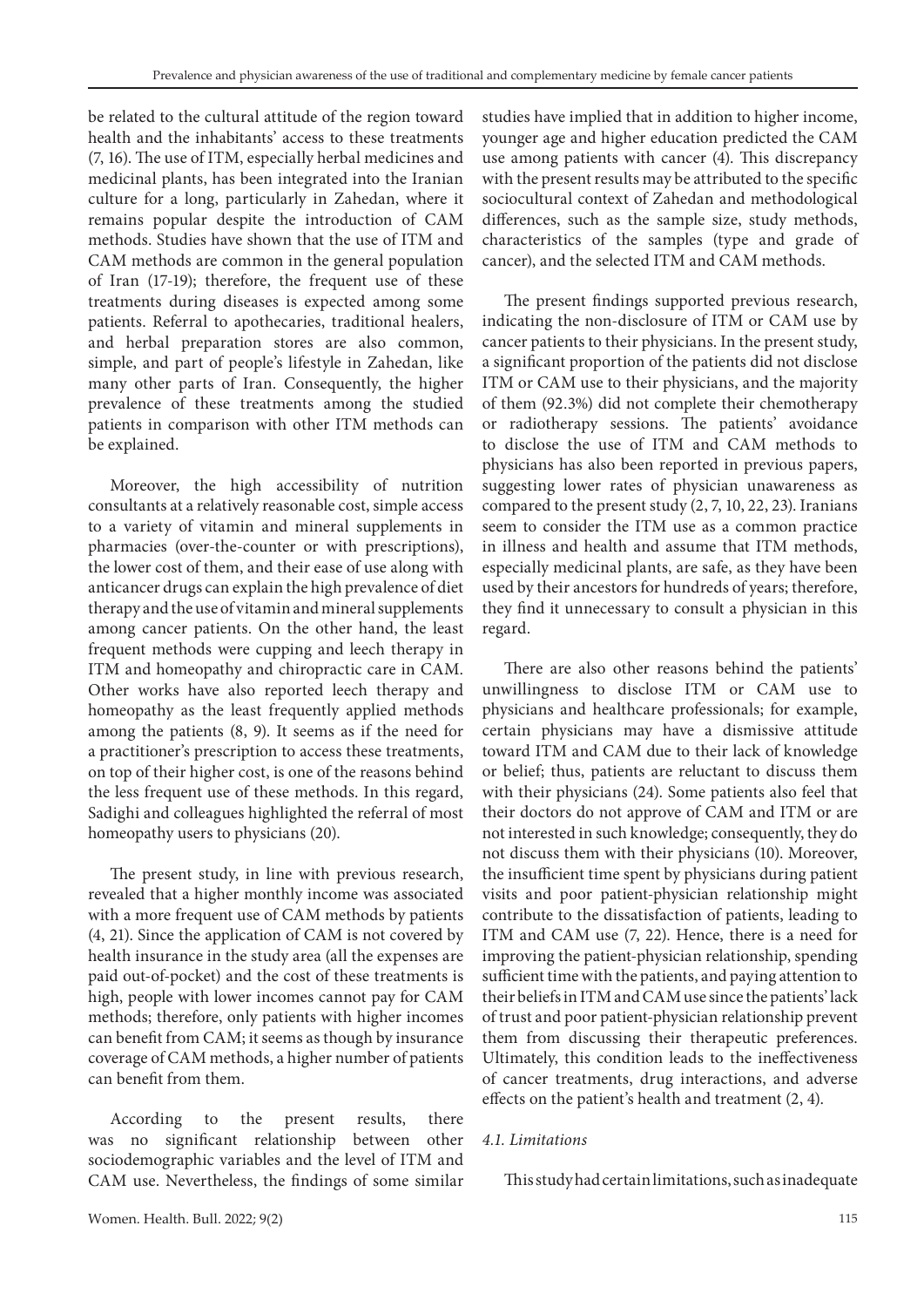information about ITM and CAM use by the patients in Zahedan, Iran which made it difficult to compare the present results with those of previous works conducted in similar sociocultural contexts. Furthermore, the difficulty of interviewing the patients due to their poor physical condition was another limitation, making the sample size too small.

# **5. Conclusion**

In the current study, the moderate use of ITM and CAM methods was reported by the majority of female patients with cancer, and the use of herbal preparations, as well as diet therapy and vitamin/ mineral supplements, was significant. Furthermore, the majority of the subjects were completing their chemotherapy or radiotherapy sessions while using these alternative methods. Nonetheless, only a few of the patients disclosed the use of ITM or CAM methods to their physicians. Accordingly, there is a need to improve the patient-physician relationship in order to increase the patients' trust and willingness to consult healthcare professionals. It is also necessary to educate the healthcare professionals about various ITM and CAM therapies to enable them to offer the safest method when consulting patients. Moreover, patients with cancer should be informed about the importance of consulting a physician about the use of ITM and CAM methods, especially concurrently with chemotherapy or radiotherapy sessions so that safety concerns and health risks could be minimized.

## **Acknowledgement**

The authors would like to acknowledge the patients who participated in this study and the staff of the Zahedan University of Medical Sciences for their help and support.

# **Ethical Approval**

The Ethics Review Board of the university approved the present study with the code of IR.ZAUMS. REC.1398.218. Also, written informed consent was obtained from the participants.

# **Conflict of interest:** None declared.

## **References**

1. Ali-Shtayeh MS, Jamous RM, Salameh NMY, Jamous RM, Hamadeh AMA. Complementary and alternative medicine use among cancer patients in Palestine with special reference to safety-related concerns. J Ethnopharmacol. 2016;187:104–22. doi: 10.1016/j.jep.2016.04.038. PubMed PMID: 27125594.

- 2. Hamed Abdalla MEA, Ali AM, Loong L. The use of complementary and alternative medicine (CAM) among cancer patients at a tertiary hospital in Malaysia. Complement Ther Med. 2020;50:102343. doi: 10.1016/j.ctim.2020.102343. PubMed PMID: 32444037.
- 3. Molassiotis A, Fernandez-Ortega P, Pud D, Ozden G, Scott JA, Panteli V, et al. Use of complementary and alternative medicine in cancer patients: a European survey. Ann Oncol. 2005;16(4):655–63. doi: 10.1093/annonc/mdi110. PubMed PMID: 15699021.
- 4. Keene MR, Heslop IM, Sabesan SS, Glass BD. Complementary and alternative medicine use in cancer: A systematic review. Complement Ther Clin Pract. 2019;35:33–47. doi: 10.1016/j. ctcp.2019.01.004. PubMed PMID: 31003679.
- 5. Cevik AB, Akinci AC, Baglama SS. The use of complementary and alternative medicine among lymphoma and cancer patients with a solid tumor: Oncology clinics at Northern and Southern Turkey. Complement Ther Med. 2019;47:102173. doi: 10.1016/j.ctim.2019.08.007. PubMed PMID: 31780026.
- 6. Jazieh AR, Al Sudairy R, Abulkhair O, Alaskar A, Al Safi F, Sheblaq N, et al. Use of complementary and alternative medicine by patients with cancer in Saudi Arabia. J Altern Complement Med. 2012;18(11):1045–9. doi: 10.1089/acm.2011.0266. PubMed PMID: 22906212.
- 7. Bazrafshani MS, Khandani BK, Pardakhty A, Tajadini H, Pour Afshar RM, Moazed V, et al. The prevalence and predictors of using herbal medicines among Iranian cancer patients. Complement Ther Clin Pract. 2019;35:368–373. doi: 10.1016/j. ctcp.2019.03.009. PubMed PMID: 31003684.
- 8. Shirinabadi Farahani A, Salmani N, Khoubbin Khoshnazar TAS, Karami M, Hatamipour K, Yazdani S, et al. The Perspective of Cancer Patients on the Use of Complementary Medicine. Int J Cancer Manag. 2019;12(2):e89916. doi: 10.5812/ ijcm.89916.
- 9. Ghaedi F, Dehghan M, Salari M, Sheikhrabori A. Complementary and Alternative Medicines: Usage and Its Determinant Factors Among Outpatients in Southeast of Iran. J Evid Based Complementary Altern Med. 2017;22(2):210–215. doi: 10.1177/2156587215621462. PubMed PMID: 26666436; PubMed Central PMCID: PMC5871173.
- 10. Davis EL, Oh B, Butow PN, Mullan BA, Clarke